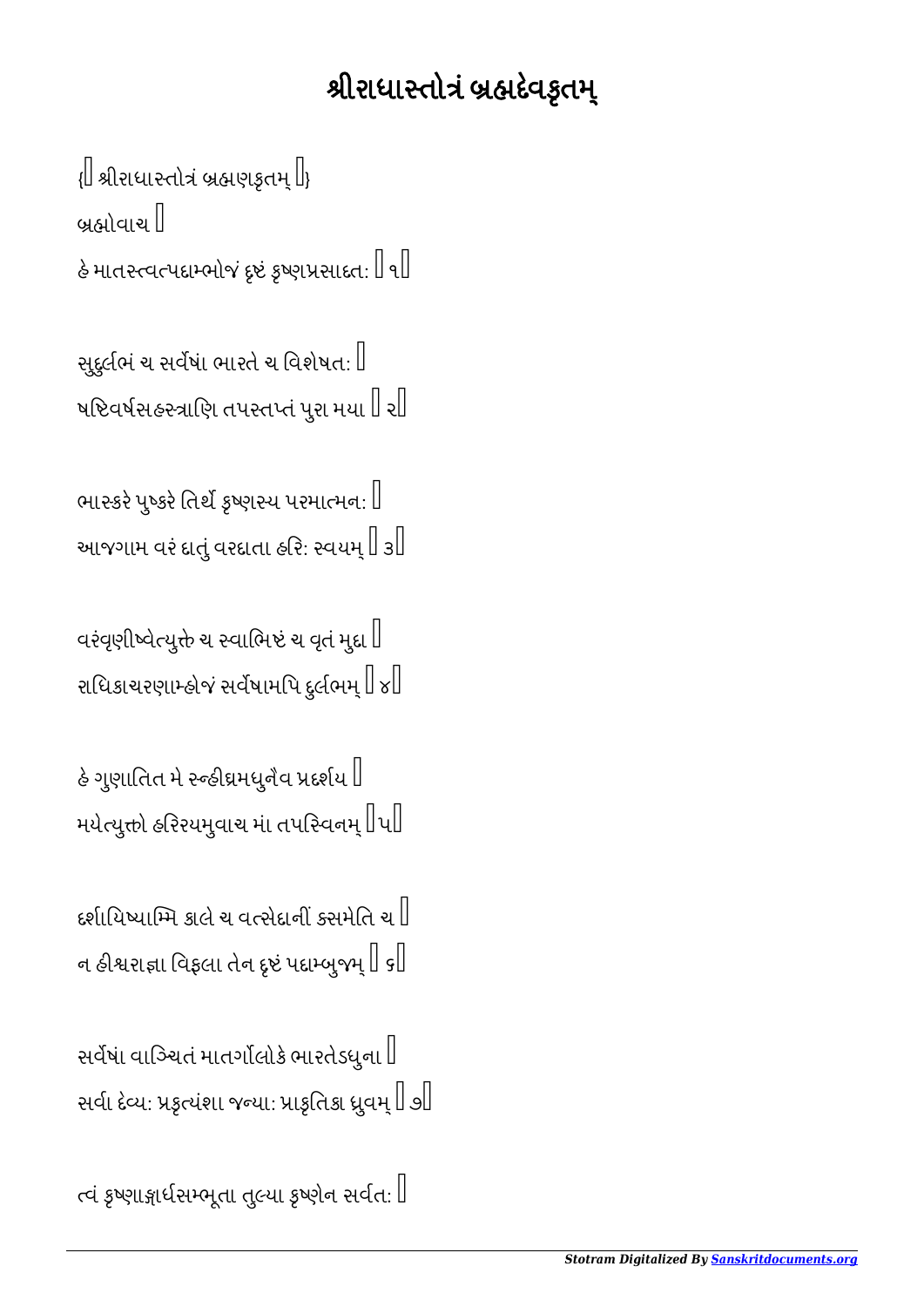શ્રીકૃષ્ણસ્ત્વમયં રાધા વા હરી: સ્વયમ્ $\mathbb{I}$   $\ell \mathbb{I}$ 

ન હિ વેદેષુ મે દૃષ્ટ ઇતિ કેન નિરૂપિતમ્ $\mathbin\Vert$ વ્યહ્માણ્ડાદ્ બહિરૂધ્વી ચ ગોલોકોડસ્તિ યથામ્બિકે $\mathbb I$   $\epsilon \mathbb I$ 

વૈકુણ્ઠશચાપ્યજન્યશ્ચ ત્વમજન્યા તથામ્બિકે $\mathbin\Vert$ યથા સમસ્તબ્રહ્માણ્ડે શ્રીકૃષ્ણાંશાંશ જવિન:  $\mathbb I$ ૧૦ $\mathbb I$ 

તથા શક્તિસ્વરૂપા ત્વં તેષુ સર્વેષુ સંસ્થિતા $\parallel$ પુરુષાશ્ચ હરેરંશાસ્વદંશા નિખિલા: સ્ત્રિય:  $\mathbb I$  ૧૧ $\mathbb I$ 

આમનો દેહપા વમયાધારવમેવ િહ અસ્યા નુ પ્રાણૈસ્ત્વં માતસ્વત્પ્રાણૈરયમીશ્વર:  $\mathbb I$  ૧૨ $\mathbb I$ 

િકમહો નિર્મિત: કેન હેતુના શિલ્પકારિણા  $\mathbin\Vert$ નિત્યોડયં ચ યથા કૃષ્ણસ્ત્વં ચ નિત્યા તથામ્બિકે $\mathbin{\mathbb{I}}$ ૧૩ $\mathbin{\mathbb{I}}$ 

અસ્યાંશા ત્વં ત્વદંશો વાપ્યયં કેન નિરૂપિત:  $\mathbin\Vert$ અહં વિધાતા જગતાં વેદાનાં જનક: સ્વયમ્ $\mathord{\mathbb{I}}$  ૧૪ $\mathord{\mathbb{I}}$ 

તં પઠિત્વા ગુરુમુખાદ ભવન્ત્યેવ બુધા જના:  $\mathbin\Vert$ ગુણાનાં વા સ્તવાનાં તે શતાંશં વત્તુમક્ષમ:  $\mathbb I$  ૧૫ $\mathbb I$ 

વેદો વા પણ્દિતો વાન્ય: કો વા ત્વાં સ્તોતુમીશ્વર:  $\mathbin\Vert$ રતવાનાં જનકં જ્ઞાનં બુદ્ધિર્જ્ઞાનામ્બિકા સદ્ય $\mathbin{\mathbb{I}}$ ૧૬ $\mathbin{\mathbb{I}}$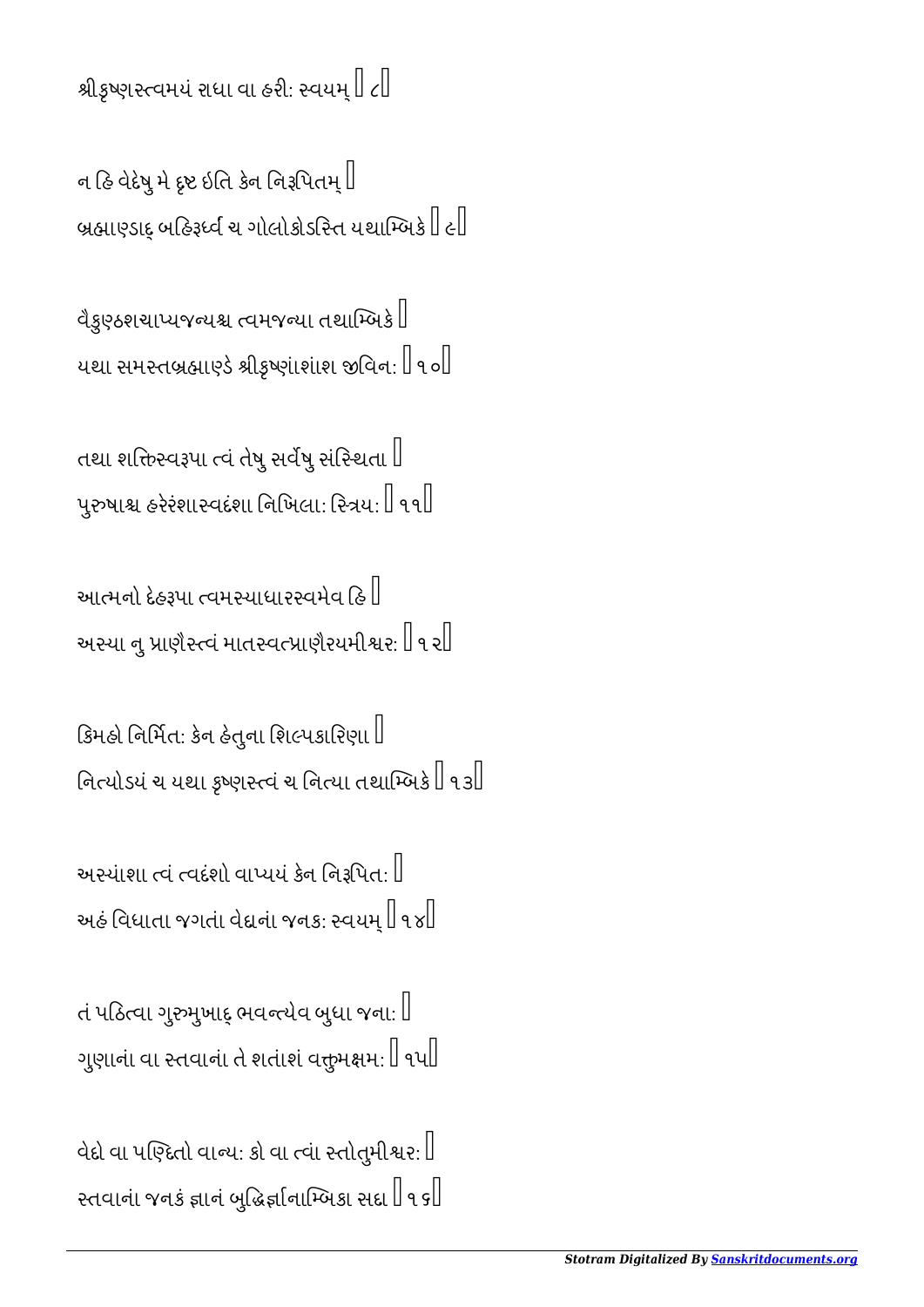ત્વં બુહેર્જનની માત: કો વા ત્વાં સ્તોતુમીશ્વર:  $\mathbb I$ યઢસ્તુ દૃષ્ટં સર્વેષાં તઢિવત્તૃં બુધ: કસમ: || ૧૭||

યદદૃષ્ટાશ્રુતં વસ્તુ તન્નિર્વજ્નૃ ચ ક: ક્ષમ:  $\mathbb I$ અહં મહેશોડનન્તશ્ચ સ્તોતું ત્વાં કોડપિ ન ક્ષમ:  $\mathbin\Vert$  ૧૮ $\mathbin\Vert$ 

સરસ્વતી ચ વેદાશ્ચ કસમ: ક: સ્તોતુમીશ્વરિ $\mathbb I$ યથાગમં યથોત્તં ચ ન માં નિન્દિતુમર્હસિ  $\mathbin{\|}$  ૧૯ $\mathbin{\|}$ 

ઈસ્વરાણામીસ્વરસ્ય યોગ્યાયોગ્યે સમા કૃપા જનસ્ય $\mathbin\Vert$ પ્રતિપાલ્યસ્ય ક્ષણે દોષ: ક્ષણે ગણ:  $\mathbb{I}$ ૨૦ $\mathbb{I}$ 

 $\gamma$ નની જનકો યો વા સર્વ કસમતિ સ્રેહત:  $\mathbb I$ ઇત્યુક્ત્વા જગતાં ધાતા તથૌ ચ પુરતસ્તયો:  $\mathbb I$  ૨૧ $\mathbb I$ 

પ્રણમ્ય ચરણામ્ભોજં સર્વેસ:આં વન્ધમીપ્સિતમ્ $\mathbin\Vert$ બ્રહ્મણા ચ કૃતં સ્તોત્રં ત્રિસંધ્યં ય: પઠેશ્નર:  $\mathbin\Vert$ રાધામાધવયો: પાદે ભત્તિં દ્યસ્યં લભેદ ધ્રવમ $\mathbin{\mathbb{I}}$  ૨૨ $\mathbin{\mathbb{I}}$ 

 $\mathfrak{sl}$ નિર્મૂલનં ક્રત્વા મૃત્યું જિત્વા સુદુર્જયમ્ $\mathbb I$ વિલઙઘ્ય સર્વલોકાશ્ચ યાતિ ગોલોકમત્તમમ $\mathbin{\mathbb I}$  ૨૩ $\mathbin{\mathbb I}$ 

 $\parallel$ ઇતિ શ્રીબ્રહ્મવૈવર્ત બ્રહ્મણ કૃતં શ્રીરાધાસ્તોત્રં સમ્પુર્ણ $\parallel$ 

Encoded by Daniel Mohanpersad danielmohanpersad98@msn.com